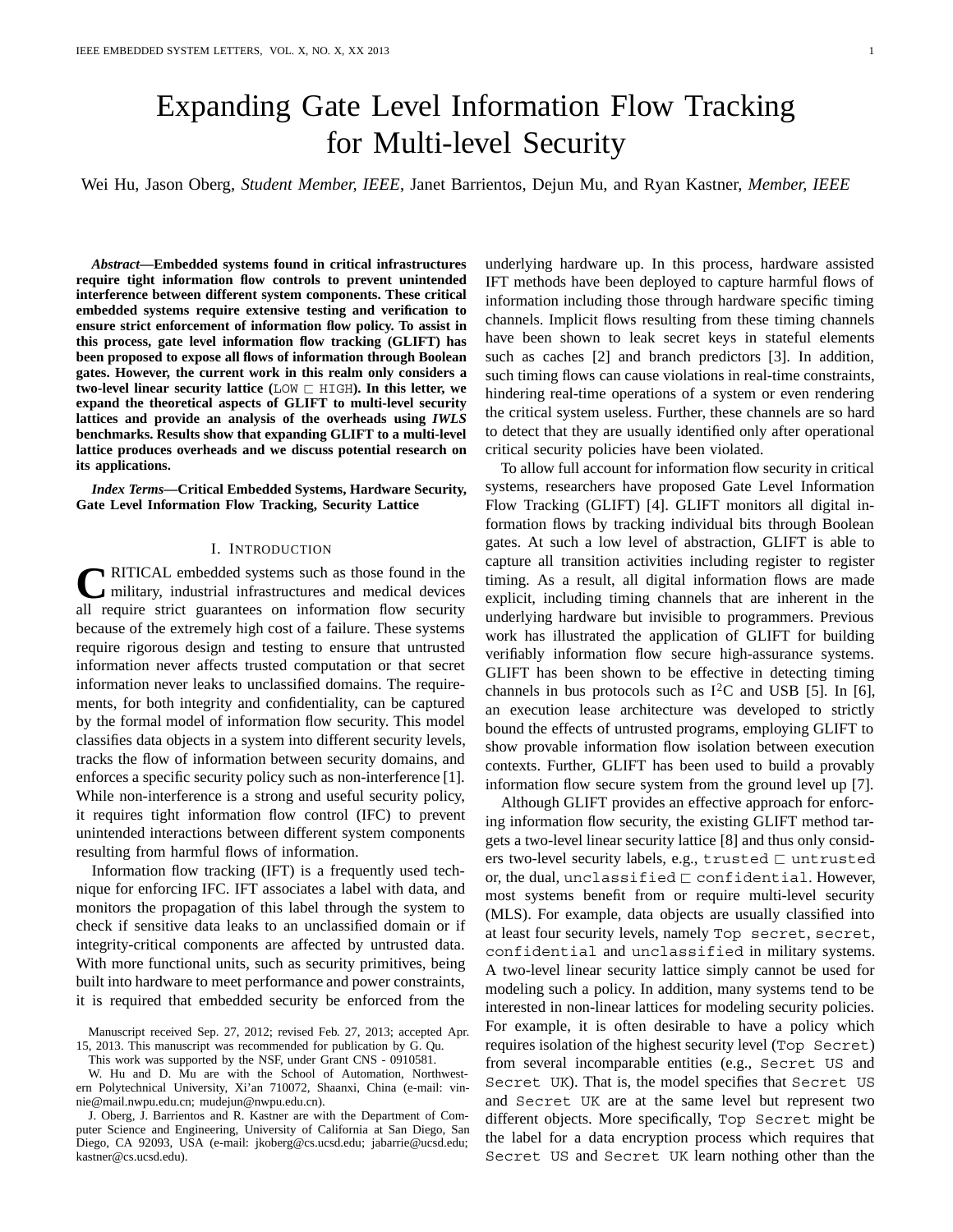cipher-text while it is perfectly secure for processes Secret US and Secret UK to learn information about one another. Thus, we need to expand GLIFT to more general security lattices in order to adapt to a wider range of systems.

This letter focuses on how GLIFT can be expanded to multilevel security lattices. It discusses this expansion by defining label propagation rules, deriving tracking logic and performing overhead analyses for several frequently used lattices. Such an expansion is intended to provide insight into how GLIFT can be expanded in this general way and what sort of area and performance overheads should be expected.

## II. PRELIMINARIES

Denning first proposed the lattice model for describing information flows policies [8]. An information flow policy can be modeled as a finite security lattice  $\{SC, \sqsubseteq\}$ , where *SC* is the set of security classes indicating different security levels of data objects and  $\subseteq$  defines the partial order on these security classes. Let  $\mathcal{L}: \mathcal{O} \to SC$  be a function which returns the security class of object  $\mathcal{O}$ . For example,  $\mathcal{L}(x)$  denotes the security class of an object  $x \in \mathcal{O}$ . The security class of *A* is no higher (or more restrictive) than that of *B* if  $\mathcal{L}(A) \sqsubseteq \mathcal{L}(B)$ . In this case, information flowing from *A* to *B* will not violate the policy specified by the lattice and thus is secure.

Figure 1 shows several frequently used security lattices. Take the square lattice in Fig. 1 (d) as an example. The symbols in the lattice represent security classes, i.e.,  $SC =$ {Unclassified, Secret1, Secret2, Top Secret}. Here, Secret1 and Secret2 are two incomparable security classes that reside between Top Secret and Unclassified. The arrows show the permissible information flows that do not lead to a security policy violation and reflect the partial order defined by the security lattice.



Fig. 1. Sample security lattices. (a) Two-level linear lattice. (b) Three-level linear lattice. (c) Four-level linear lattice. (d) A square lattice.

Let  $\oplus$  denote the least upper bound operator on security classes. Given two security classes S1 and S2, S1  $\oplus$  S2 calculates the most restrictive security class S, satisfying that  $S1 \subseteq S$  and  $S2 \subseteq S$ . Consider the square lattice, we have Unclassified ⊕ Secret1 = Secret1 and Secret1 ⊕ Secret2 = Top Secret. Previous IFC methods tend to be conservative in calculating the security class for the output of an operation since they do not consider the *value* with which the objects can take but solely its security level. It is often the case that a higher security level object will not actually affect a lower one even if it is involved in a computation. Specifically, consider *n* data objects *A*1*, A*2*,* ··· *, An* belonging to security classes S1, S2, ··· , S*n* respectively. When an operation is performed on these data objects, the security class of the output will be determined using (1). This is doubtlessly secure since we have  $\mathcal{L}(Ai) \sqsubseteq S$ ,  $i = 1, 2, \dots, n$ .

However, it can be conservative because information contained in  $A1, A2, \cdots, An$  may not necessarily affect the output.

$$
S = S1 \oplus S2 \oplus \cdots \oplus Sn \tag{1}
$$

GLIFT provides a more precise approach to IFC in that the output is bounded to the most restrictive security class whose data actually affects the output. The existing GLIFT method targets the two-level linear lattice. Table I defines the label propagation rules for calculating the security class of the output on the two-input AND gate (AND-2). In the table, the symbol  $(S0, 0)$  represents a class  $S0$  logic  $0'$  input;  $(S1, 1)$ denotes a class S1 logic '1' input, and so forth.

TABLE I GLIFT LABEL PROPAGATION RULE SET FOR AND-2 ON THE TWO-LEVEL LINEAR SECURITY LATTICE.

| AND     | (S0, 0) | (S0, 1) | (S1, 0) | (S1, 1) |
|---------|---------|---------|---------|---------|
| (S0, 0) | (S0, 0) | (S0, 0) | (S0, 0) | (S0, 0) |
| (S0, 1) | (S0, 0) | (S0, 1) | (S1, 0) | (S1     |
| (S1, 0) | (S0, 0) | (S1, 0) | (S1, 0) | (S1, 0) |
| (S1.    | (S0, 0) | (S1.    | (S1,    | (S1     |

For a better understanding, consider S0 and S1 as the trusted and untrusted security classes respectively From *row 4*, *column 1* of Table I, whenever one of the inputs of AND-2 is *trusted '0'*, the output will be dominated to (S0, 0). In this case, information contained in the other input will not be able to flow to the output since its output will be a constant '0'. This is opposed to the conventional operator which would have conservatively computed  $S0 \oplus S1 = S1$  as the output label even though (S1, 1) has no effect on the output.

Upon the basic ideas behind GLIFT, previous work [9] has formalized the theoretical aspects of GLIFT on the two-level linear lattice (LOW  $\sqsubset$  HIGH). However, real systems usually employ MLS policies, which need to be modeled with multilevel security lattices. In the following sections, we expand the basic GLIFT technique to more general security lattices.

# III. GLIFT FOR SECURITY LATTICES

When *m* is the level of lattice and *n* is the number of inputs, the complexity of the label propagation rule set enumeration method would be  $(2m)^n$ . In the following subsections, we first restrict our discussion to two-input gates, whose GLIFT logic has to be create through naive enumeration. Then, we show how the general GLIFT logic generation problem actually can be reduced to solving just two-input gates in Section III-D.

#### *A. Three-level Linear Security Lattice*

We focus on AND-2. Let S0, S1 and S2 denote unclassified, confidential and secret respectively in the three-level linear lattice as shown in Fig. 1 (b). One can expand two rows and columns upon Table I to include label propagation rules defined for S2 as shown in Table II.

Let *A*, *B* and *O* denote the objects representing the inputs and output of AND-2 while their security labels are denoted by  $a_t$ ,  $b_t$  and  $o_t$  respectively. The GLIFT logic for AND-2 can be derived from Table II, which are shown in (2) and (3).

$$
o_t[1] = Ba_t[1]a_t[0] b_t[1] + Aa_t[1]b_t[1]b_t[0]
$$
  
+ 
$$
a_t[1]\overline{a_t[0]}b_t[1]\overline{b_t[0]}
$$
 (2)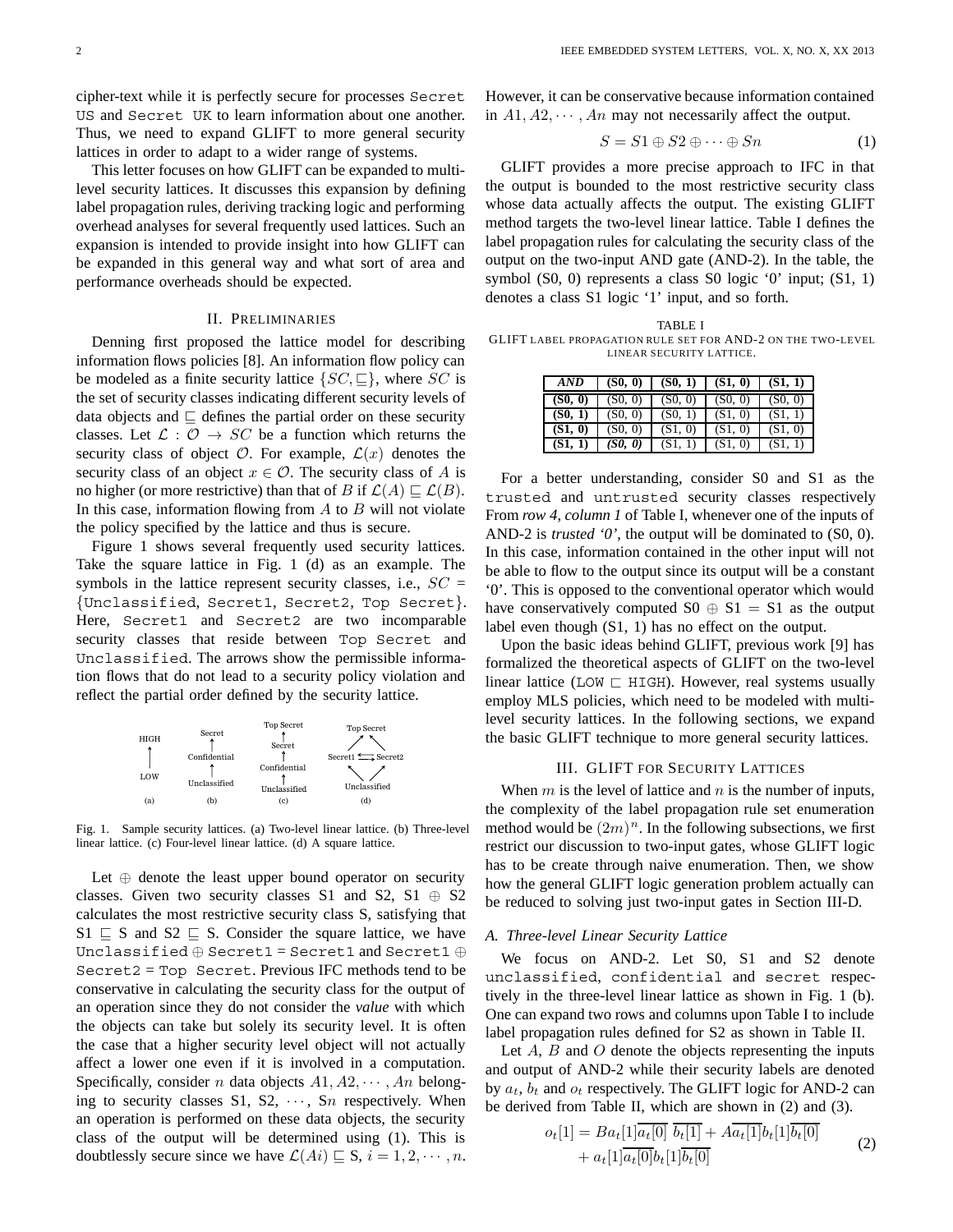TABLE II GLIFT LABEL PROPAGATION RULES FOR AND-2 ON THE THREE-LEVEL LINEAR SECURITY LATTICE.

| AND     | (S0, 0) | (S0, 1) | (S1, 0) | (S1, 1) | (S2, 0) | (S2, 1) |
|---------|---------|---------|---------|---------|---------|---------|
| (S0, 0) | (S0, 0) | (S0, 0) | (S0, 0) | (S0, 0) | (S0, 0) | (SO, O) |
| (S0, 1) | (S0, 0) | (S0, 1) | (S1, 0) | (S1,    | (S2, 0) | (S2, 1) |
| (S1, 0) | (S0, 0) | (S1, 0) | (S1, 0) | (S1, 0) | (SI, 0) | (SI, 0) |
| (S1, 1) | (S0, 0) | (S1, 1) | (S1, 0) | (S1, 1) | (S2, 0) | (S2, 1) |
| (S2, 0) | (S0, 0) | (S2, 0) | (SI, 0) | (S2, 0) | (S2, 0) | (S2, 0) |
| (S2, 1) | (S0, 0) | (S2, 1) | (SI, 0) | (S2, 1) | (S2, 0) | (S2, 1) |

$$
o_t[0] = B\overline{a_t[1]}a_t[0]\overline{b_t[1]} + \overline{B}a_t[1]\overline{a_t[0]} \overline{b_t[1]}b_t[0] + \overline{A} \overline{a_t[1]}a_t[0]b_t[1]\overline{b_t[0]} + A\overline{a_t[1]} \overline{b_t[1]}b_t[0] + a_t[1]\overline{a_t[0]}b_t[0]
$$
(3)  
+ 
$$
\overline{a_t[1]}a_t[0]\overline{b_t[1]}b_t[0]
$$

For the three-level linear lattice, two-bit labels are used to denote three security classes. This leads to a *don't-care* input set since two binary bits can encode a total of four security classes. For a better understanding, assume S0, S1 and S2 are assigned binary codes "00", "01" and "10" respectively. Then, the input pattern "11" will be don't-care condition. Such *don't-care* input combinations will not lead to a security policy violation since the fourth security class never appears at the inputs of GLIFT logic. However, denoting such *don'tcare* conditions to the logic synthesis tools will lead to better implementation results. Equations (4) and (5) give the GLIFT logic with consideration of the *don't-care* input set. These are less complex as compared to (2) and (3) respectively.

$$
o_t[1] = Ba_t[1] + Ab_t[1] + a_t[1]b_t[1] \tag{4}
$$

$$
o_t[0] = Ba_t[0]b_t[1] + Ba_t[1]b_t[0] + Aa_t[1]b_t[0] + \overline{A}a_t[0]b_t[1] + a_t[0]b_t[0]
$$
(5)

For an *n*-level linear lattice, there are  $(2n)^2$  elements in the label propagation rule set of AND-2. Thus, label propagation rule set enumeration soon becomes a complicated and errorprone process as *n* grows. Instead, we use a more efficient way to derive GLIFT logic for AND-2 under arbitrary level of linear lattices in the next subsection.

## *B. N-level Linear Security Lattice*

Figure 2 provides a unified approach to deriving GLIFT logic under arbitrary level of linear lattices. Since each two of the security classes within an *n*-level linear lattice are comparable, we can use a comparator to convert the input labels, i.e., security classes, to two-level and use the GLIFT logic under the two-level linear lattice formalized in [9] for label propagation. At the output stage, a multiplexer is used to select the correct security class according to the output from the label propagation logic. This will enable the expanding of GLIFT to arbitrary linear security lattices.

As a sanity check, we generate the GLIFT logic for AND-2 under the four-level linear lattice both by expanding the rule propagation rule set upon Table II and using the method as shown in Fig. 2. These two methods lead to identical resulting circuits as given in (6) and (7).

$$
o_t[1] = Ba_t[1] + Ab_t[1] + a_t[1]b_t[1] \tag{6}
$$



Fig. 2. Constructing GLIFT logic under *n*-level linear security lattice.

$$
o_t[0] = Ba_t[1]a_t[0] + \overline{B}a_t[1]\overline{b_t[1]}b_t[0] + Ba_t[0]\overline{b_t[1]} + A\overline{a_t[1]}b_t[0] + \overline{A} \overline{a_t[1]}a_t[0]b_t[1] + Ab_t[1]b_t[0] \tag{7}
$$

$$
+ a_t[0]b_t[0]
$$

# *C. The Square Security Lattice*

As shown in Fig. 1, the major difference between the square lattice and other linear ones lies in that it contains incomparable security classes, i.e., S1 and S2. This results in more subtle cases in label propagation. As an example, consider AND-2 with inputs (S1, 0) and (S2, 0). The output is doubtless logic '0'. In this case, both inputs have an influence at the output. Which label to choose at the output is not obvious since neither S1 nor S2 is more restrictive than the other. Fortunately, S1, S2 and even S3 are all safe security classes for the output since they will not lead to an information security policy violation. However, S1 and S2 are more restrictive than S3. Thus, either S1 or S2 can be selected as the security class for the output.

To make it different from the four-level linear lattice, we choose S1 for the AND-2 gate while S2 for the two-input OR gate (OR-2) when both S1 and S2 are safe. Under such convention, the GLIFT logic for AND-2 under the square lattice can be formalized as follows:

$$
o_t[1] = Ba_t[1]\overline{b_t[0]} + Ba_t[1]a_t[0] + A\overline{B}b_t[1] + \overline{A}Ba_t[1] + A\overline{a_t[0]}b_t[1] + Ab_t[1]b_t[0] \qquad (8) + a_t[1]b_t[1] o_t[0] = \overline{B}a_t[1]\overline{b_t[1]}b_t[0] + Ba_t[0] + \overline{A} \overline{a_t[1]}a_t[0]b_t[1] + Ab_t[0] + a_t[0]b_t[0] \qquad (9)
$$

The problem with tracking information flows on a nonlinear security lattices lies in that the security class of the output can be chosen too conservatively (although safe). A possible solution is to construct a candidate set of security classes that will not lead to an information flow policy violation and then choose the most restrictive one(s) from the candidate as the output label.

# *D. A Constructive Approach*

To generate GLIFT logic in linear time, we instantiate tracking logic for components in digital circuits discretely from a functionally complete GLIFT library. Usually, a minimized GLIFT library consisting of the tracking logic for the AND-2, OR-2 and the inverter is derived using the label propagation rule set enumeration method. More complex GLIFT libraries and circuits consisting of multiple-input gates can be created in a constructive manner. Figure 3 shows such a constructive method, which reduces the general GLIFT logic generation problem to solving just two-input gates.